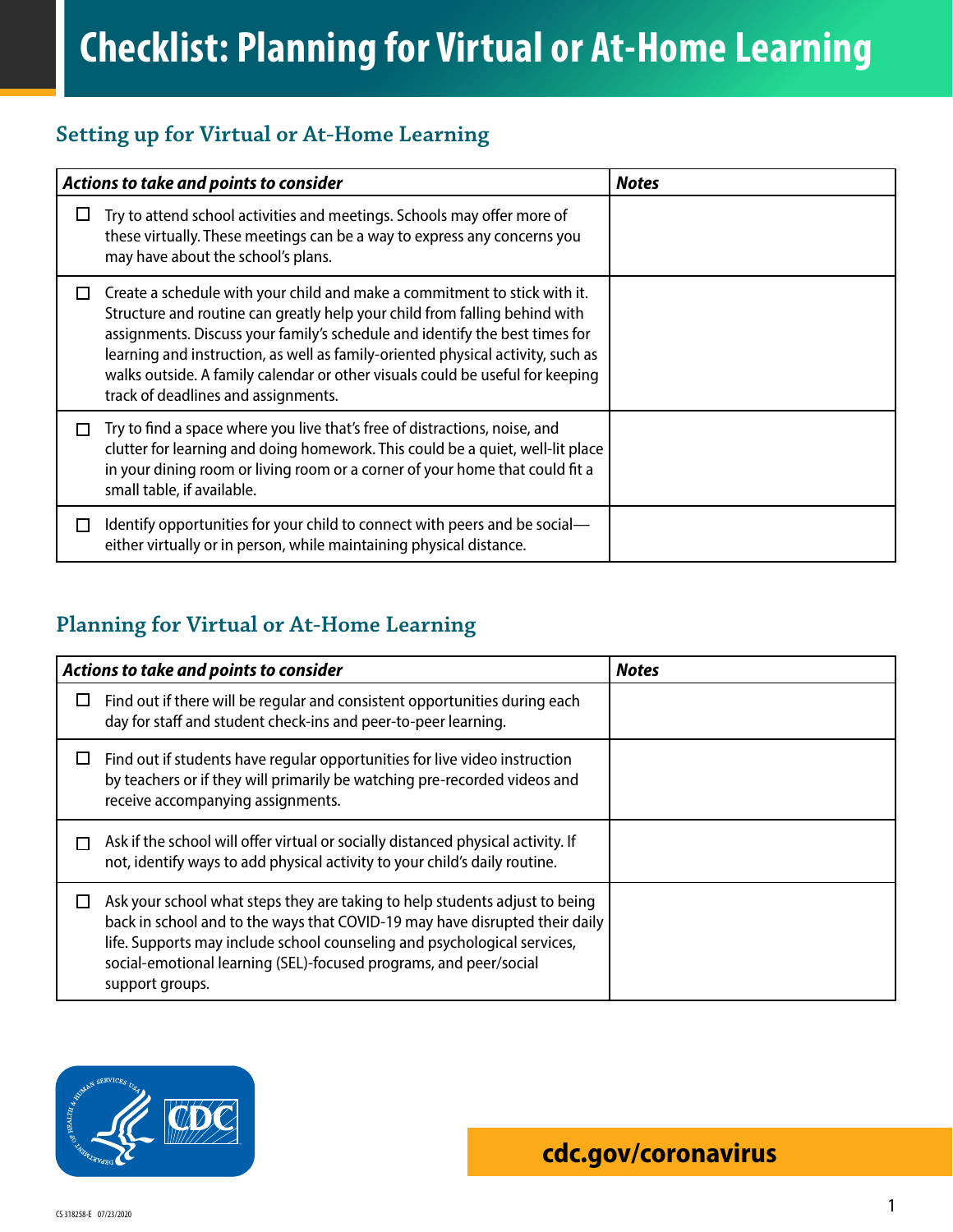|   | If your child participates in school meal programs, identify how your school<br>district plans to make meals available to students who are learning virtually<br>at home.                                                                                 |  |
|---|-----------------------------------------------------------------------------------------------------------------------------------------------------------------------------------------------------------------------------------------------------------|--|
| ப | If your child has an Individualized Education Program (IEP) or 504 Plan or<br>receives other learning support (e.g., tutoring), ask your school how these<br>services will continue during virtual at-home learning.                                      |  |
| ப | If your child receives speech, occupational or physical therapy or other<br>related services from the school, ask your school how these services will<br>continue during virtual at-home learning.                                                        |  |
|   | If your child receives mental health or behavioral services (e.g., social skills<br>training, counseling), ask your school how these services will continue<br>during virtual at-home learning.                                                           |  |
| П | If you anticipate having technological barriers to learning from home, ask<br>if your school or community can provide support or assistance for students<br>without appropriate electronic devices for schoolwork (like a computer/<br>laptop or tablet). |  |
| П | If your school offers a hybrid model, be familiar with your school's plan for<br>how they will communicate with families when a positive case or exposure<br>to someone with COVID-19 is identified and ensure student privacy is<br>upheld.              |  |

## **Mental Health & Social-Emotional Wellbeing Considerations**

| Actions to take and points to consider |                                                                                                                                                                                                                                                                          | <b>Notes</b>                                         |
|----------------------------------------|--------------------------------------------------------------------------------------------------------------------------------------------------------------------------------------------------------------------------------------------------------------------------|------------------------------------------------------|
|                                        | Watch for and anticipate behavior changes in your child (e.g., excessive<br>crying or irritation, excessive worry or sadness, unhealthy eating or sleeping<br>habits, difficulty concentrating), which may be signs of your child struggling<br>with stress and anxiety. |                                                      |
| ΙI                                     | Talk with your child about how school is going and about interactions<br>with classmates and teachers. Find out how your child is feeling and<br>communicate that what they may be feeling is normal.                                                                    |                                                      |
| ப                                      | Ask your school about any plans to reduce potential stigma related to<br>having or being suspected of having COVID-19.                                                                                                                                                   |                                                      |
| l I                                    | Ask your school about any plans to support school connectedness to ensure<br>that students do not become socially isolated during extended periods of<br>virtual/at-home learning.                                                                                       |                                                      |
|                                        | Check if your school has any systems in place to identify and provide mental<br>health services to students in need support. If so, identify the point of<br>contact for these services at your school.                                                                  | Name of school point person:<br>Contact information: |